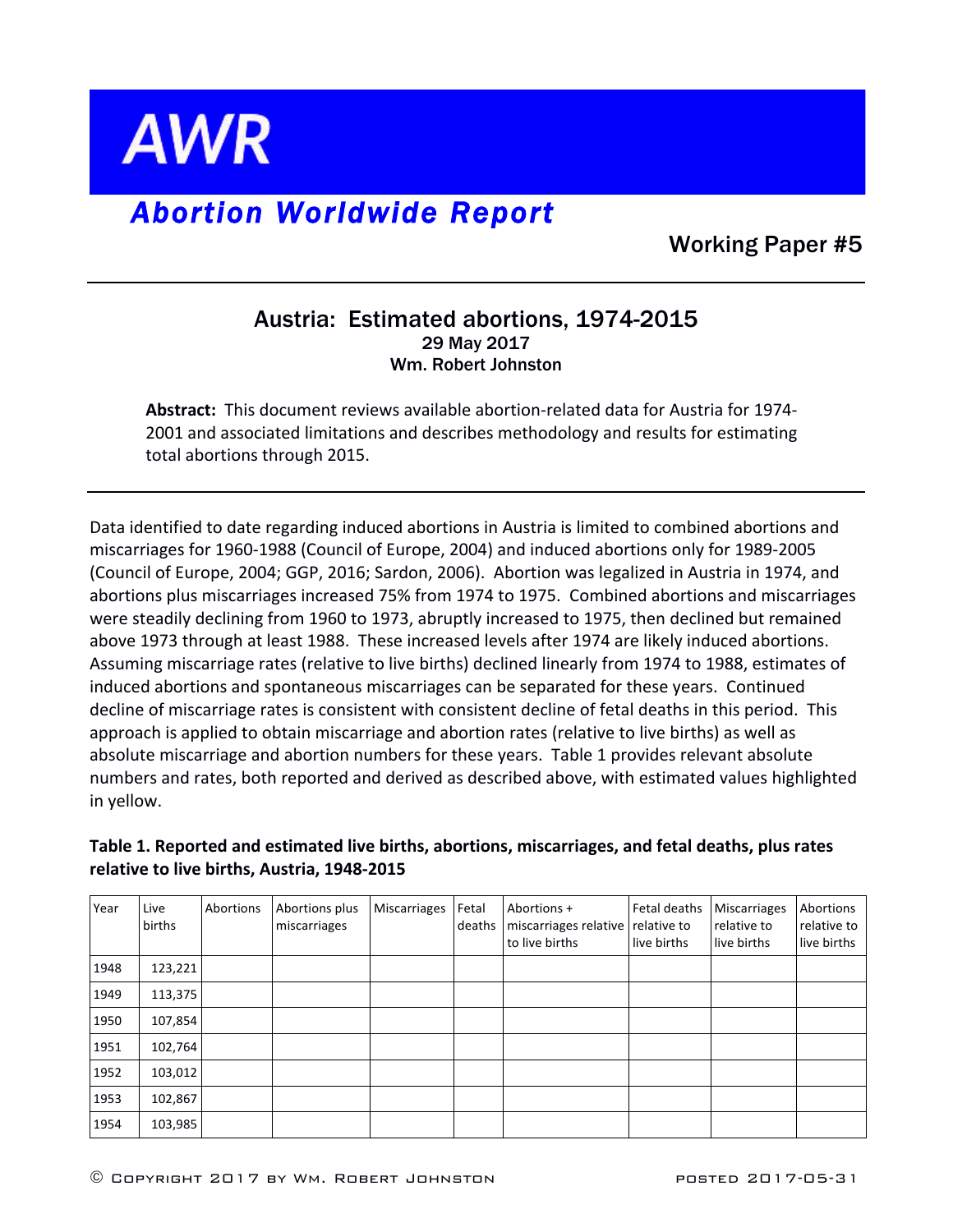| 1955 | 108,575 |               |        |        |       |        |        |        |        |
|------|---------|---------------|--------|--------|-------|--------|--------|--------|--------|
| 1956 | 115,827 |               |        |        |       |        |        |        |        |
| 1957 | 118,712 |               |        |        |       |        |        |        |        |
| 1958 | 119,755 |               |        |        |       |        |        |        |        |
| 1959 | 124,377 |               |        |        |       |        |        |        |        |
| 1960 | 125,945 |               | 18,926 |        | 1,916 | 0.1503 | 0.0152 |        |        |
| 1961 | 131,563 |               | 19,544 |        | 1,757 | 0.1486 | 0.0134 |        |        |
| 1962 | 133,253 |               | 20,141 |        | 1,835 | 0.1511 | 0.0138 |        |        |
| 1963 | 134,809 |               | 19,819 |        | 1,814 | 0.1470 | 0.0135 |        |        |
| 1964 | 133,841 |               | 19,260 |        | 1,687 | 0.1439 | 0.0126 |        |        |
| 1965 | 129,924 |               | 18,685 |        | 1,565 | 0.1438 | 0.0120 |        |        |
| 1966 | 128,577 |               | 19,367 |        | 1,471 | 0.1506 | 0.0114 |        |        |
| 1967 | 127,404 |               | 18,710 |        | 1,401 | 0.1469 | 0.0110 |        |        |
| 1968 | 126,115 |               | 17,782 |        | 1,370 | 0.1410 | 0.0109 |        |        |
| 1969 | 121,377 |               | 16,886 |        | 1,276 | 0.1391 | 0.0105 |        |        |
| 1970 | 112,301 |               | 15,613 |        | 1,141 | 0.1390 | 0.0102 |        |        |
| 1971 | 108,510 |               | 15,450 |        | 1,056 | 0.1424 | 0.0097 |        |        |
| 1972 | 104,033 |               | 15,185 |        | 1,005 | 0.1460 | 0.0097 |        |        |
| 1973 | 98,041  |               | 14,288 |        | 877   | 0.1457 | 0.0089 | 0.1457 | 0.0000 |
| 1974 | 97,430  | 900           | 15,111 | 14,200 | 828   | 0.1551 | 0.0085 | 0.1457 | 0.0092 |
| 1975 | 93,757  | 12,900        | 26,433 | 13,500 | 791   | 0.2819 | 0.0084 | 0.1442 | 0.1376 |
| 1976 | 87,446  | 12,900        | 25,417 | 12,500 | 683   | 0.2907 | 0.0078 | 0.1428 | 0.1475 |
| 1977 | 85,595  | <b>11,300</b> | 23,438 | 12,100 | 673   | 0.2738 | 0.0079 | 0.1413 | 0.1320 |
| 1978 | 85,402  | <b>11,700</b> | 23,630 | 12,000 | 562   | 0.2767 | 0.0066 | 0.1399 | 0.1370 |
| 1979 | 86,388  | 11,000        | 22,995 | 12,000 | 561   | 0.2662 | 0.0065 | 0.1384 | 0.1273 |
| 1980 | 90,872  | 10,900        | 23,394 | 12,400 | 602   | 0.2574 | 0.0066 | 0.1370 | 0.1199 |
| 1981 | 93,942  | 8,900         | 21,630 | 12,700 | 511   | 0.2302 | 0.0054 | 0.1355 | 0.0947 |
| 1982 | 94,840  | 8,500         | 21,187 | 12,700 | 469   | 0.2234 | 0.0049 | 0.1341 | 0.0896 |
| 1983 | 90,118  | 8,200         | 20,188 | 12,000 | 481   | 0.2240 | 0.0053 | 0.1326 | 0.0910 |
| 1984 | 89,234  | 7,500         | 19,242 | 11,700 | 409   | 0.2156 | 0.0046 | 0.1312 | 0.0840 |
| 1985 | 87,440  | 6,600         | 17,907 | 11,300 | 407   | 0.2048 | 0.0047 | 0.1297 | 0.0755 |
| 1986 | 86,964  | 5,700         | 16,846 | 11,200 | 385   | 0.1937 | 0.0044 | 0.1283 | 0.0655 |
| 1987 | 86,503  | 4,600         | 15,547 | 11,000 | 289   | 0.1797 | 0.0033 | 0.1268 | 0.0532 |
| 1988 | 88,052  | 4,000         | 15,082 | 11,000 | 325   | 0.1713 | 0.0037 | 0.1254 | 0.0454 |
| 1989 | 88,759  | 3,619         |        | 11,000 | 347   |        | 0.0039 | 0.1239 | 0.0408 |
| 1990 | 90,454  | 3,505         |        |        | 325   |        | 0.0036 |        | 0.0387 |
| 1991 | 94,629  | 3,366         |        |        | 321   |        | 0.0034 |        | 0.0356 |
| 1992 | 95,302  | 3,175         |        |        | 339   |        | 0.0036 |        | 0.0333 |
| 1993 | 95,227  | 3,134         |        |        | 317   |        | 0.0033 |        | 0.0329 |
| 1994 | 92,415  | 2,752         |        |        | 307   |        | 0.0033 |        | 0.0298 |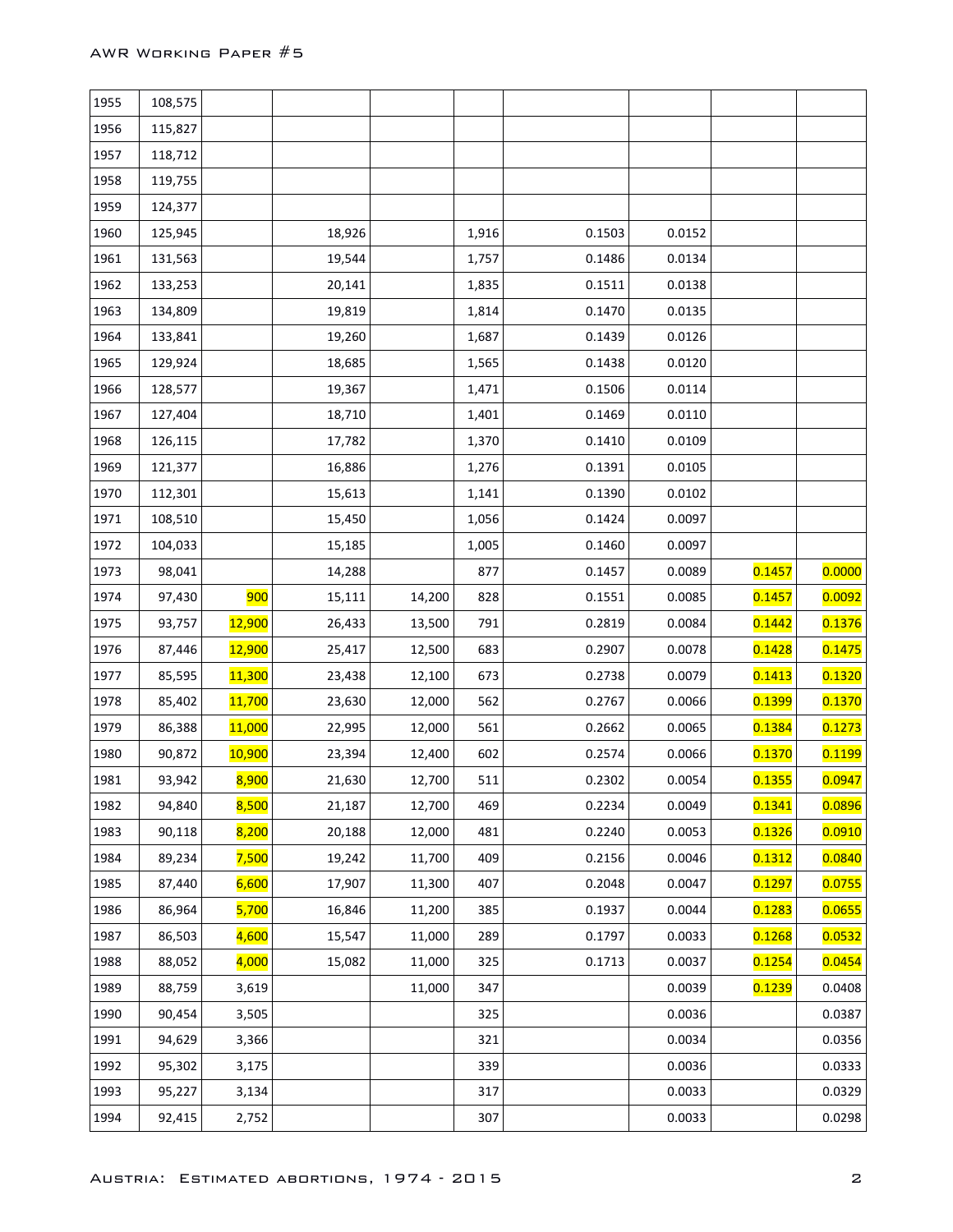| 1995 | 88,669 | 2,494        | 389 | 0.0044 | 0.0281 |
|------|--------|--------------|-----|--------|--------|
| 1996 | 88,809 | 2,511        | 399 | 0.0045 | 0.0283 |
| 1997 | 83,297 | 2,341        | 363 | 0.0044 | 0.0281 |
| 1998 | 81,233 | 2,367        | 334 | 0.0041 | 0.0291 |
| 1999 | 78,138 | 2,414        | 316 | 0.0040 | 0.0309 |
| 2000 | 78,268 | 2,380        | 331 | 0.0042 | 0.0304 |
| 2001 | 75,458 | 2,306        | 278 | 0.0037 | 0.0306 |
| 2002 | 78,399 | 2,243        | 338 | 0.0043 | 0.0286 |
| 2003 | 76,944 | 1,905        | 307 | 0.0040 | 0.0248 |
| 2004 | 78,968 | 1,831        | 313 | 0.0040 | 0.0232 |
| 2005 | 78,190 | 1,780        | 289 | 0.0037 | 0.0228 |
| 2006 | 77,914 | <b>1,700</b> | 313 | 0.0040 | 0.0218 |
| 2007 | 76,250 | 1,700        | 291 | 0.0038 | 0.0223 |
| 2008 | 77,752 | 1,600        | 258 | 0.0033 | 0.0206 |
| 2009 | 76,344 | 1,600        | 284 | 0.0037 | 0.0210 |
| 2010 | 78,742 | 1,500        | 296 | 0.0038 | 0.0190 |
| 2011 | 78,109 | 1,500        | 294 | 0.0038 | 0.0192 |
| 2012 | 78,952 | 1,400        | 260 | 0.0033 | 0.0177 |
| 2013 | 79,330 | 1,400        | 272 | 0.0034 | 0.0176 |
| 2014 | 82,166 | 1,300        |     |        | 0.0158 |
| 2015 |        | 1,300        |     |        |        |

Figure 1 shows numbers of live births, abortions, miscarriages, and combined abortions and miscarriages for 1950-2015. Figure 2 shows rates relative to live births for abortions, miscarriages, fetal deaths, and combined abortions and miscarriages.